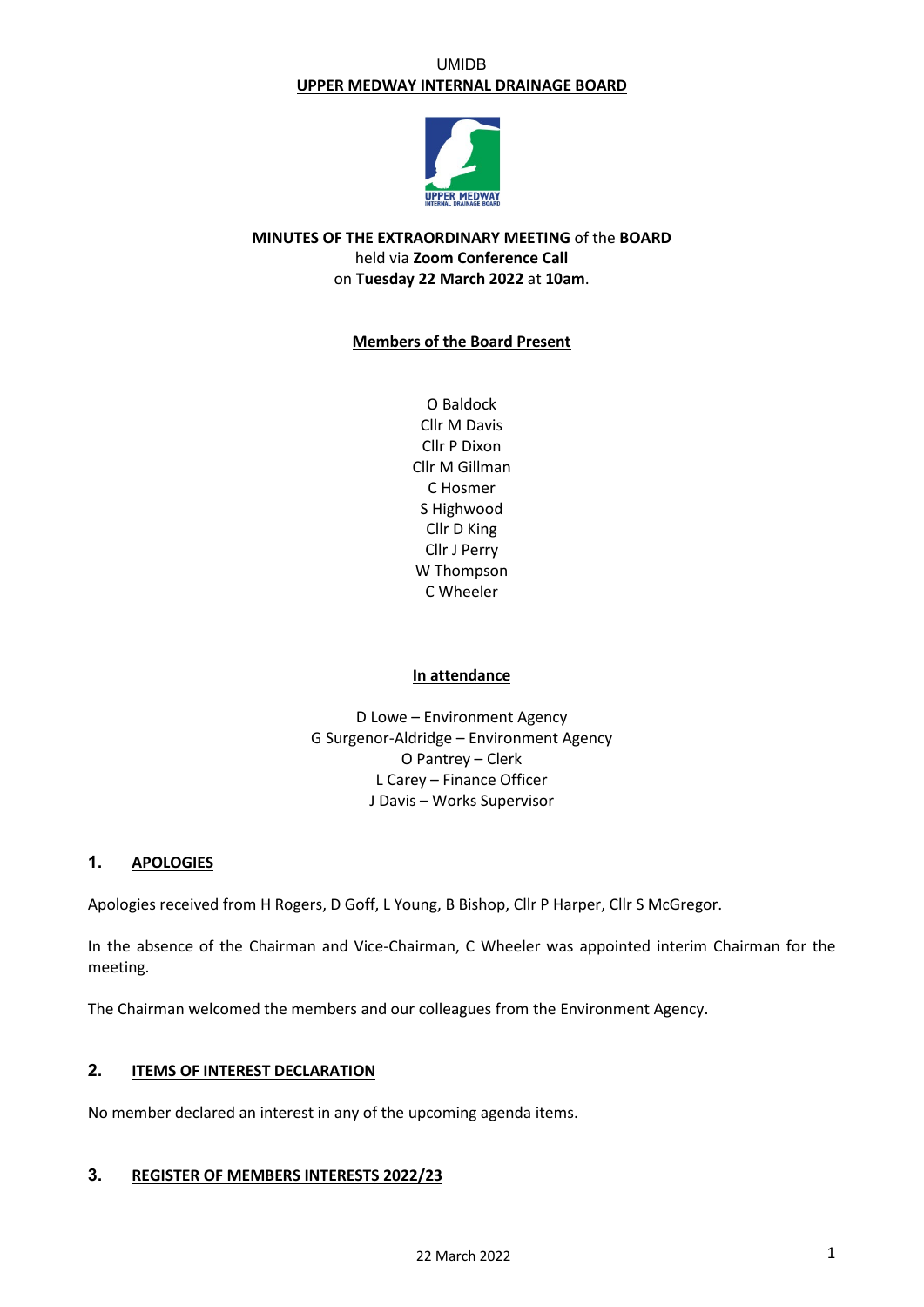Members were introduced to the online register of interest declaration form. The Clerk said he hoped this would provide greater efficiency while also further removing the need for paper.

A question was asked regarding the information provided and whether it would be put on the website.

The Clerk said he felt it was not necessary to display this publicly but would make the information available on request.

## **4. ENVIRONMENT AGENCY PRECEPT REPORT 2022**

The Clerk passed the floor to David Lowe of the Environment Agency.

The first report regarding the new works at the Leigh and Hildenborough Barrier was given. He explained the increases in the height would serve to protect further flooding potential into the future. An explanation on the practical works was given relating to clay inserts and scour proofing.

A question was asked as to whether the barrier was fit for purpose during the works.

D Lowe said it was entirely fit for purpose still and the embankment works would only serve to improve the resilience.

A further question was asked about Hildenborough and how the landowners were involved.

D Lowe said that there was ongoing communication with the main landowner, and they had come to an agreed solution to ensure this work would be completed and offer the best possible protection for Hawden.

A question was asked about pumping station failure and how this would be resolved.

D Lowe said there were several resilience measures including a secondary power source, means to have mobile pumps situated, and a weir/spillway that would offer a final fail-safe measure.

The Clerk asked if the main landowner had been compensated, was it ongoing or one off, and had it come from IDB precept.

D Lowe said that the landowner had been compensated with a one-off payment and this was not made from the money received from the IDB.

A report on the spending of precept for 2021 and the expected spending for 2022 was then given by D Lowe. He highlighted the need for continued precept support from the IDB with specific need for main river maintenance and for studies on the auto sluice system on the River Teise. It was discussed how the rate for 2022/23 was agreed with the Clerk earlier in 2021 and to be kept at £90,000.

2021 Spend was outlined as:

- £35,000 spent on Leigh Barrier works and improvements as agreed with the Clerk
- £5,000 was contributed to the Medway Valley Countryside Project for their INNS project
- £23,000 was used on M and E works at Leigh and across assets in the district
- £25,000 was spent on general maintenance and plant hire

2022 Spend was expected to be

- £20,000 on MVCP for increased invasive species control
- £20,000 on maintenance
- £20,000 on asset maintenance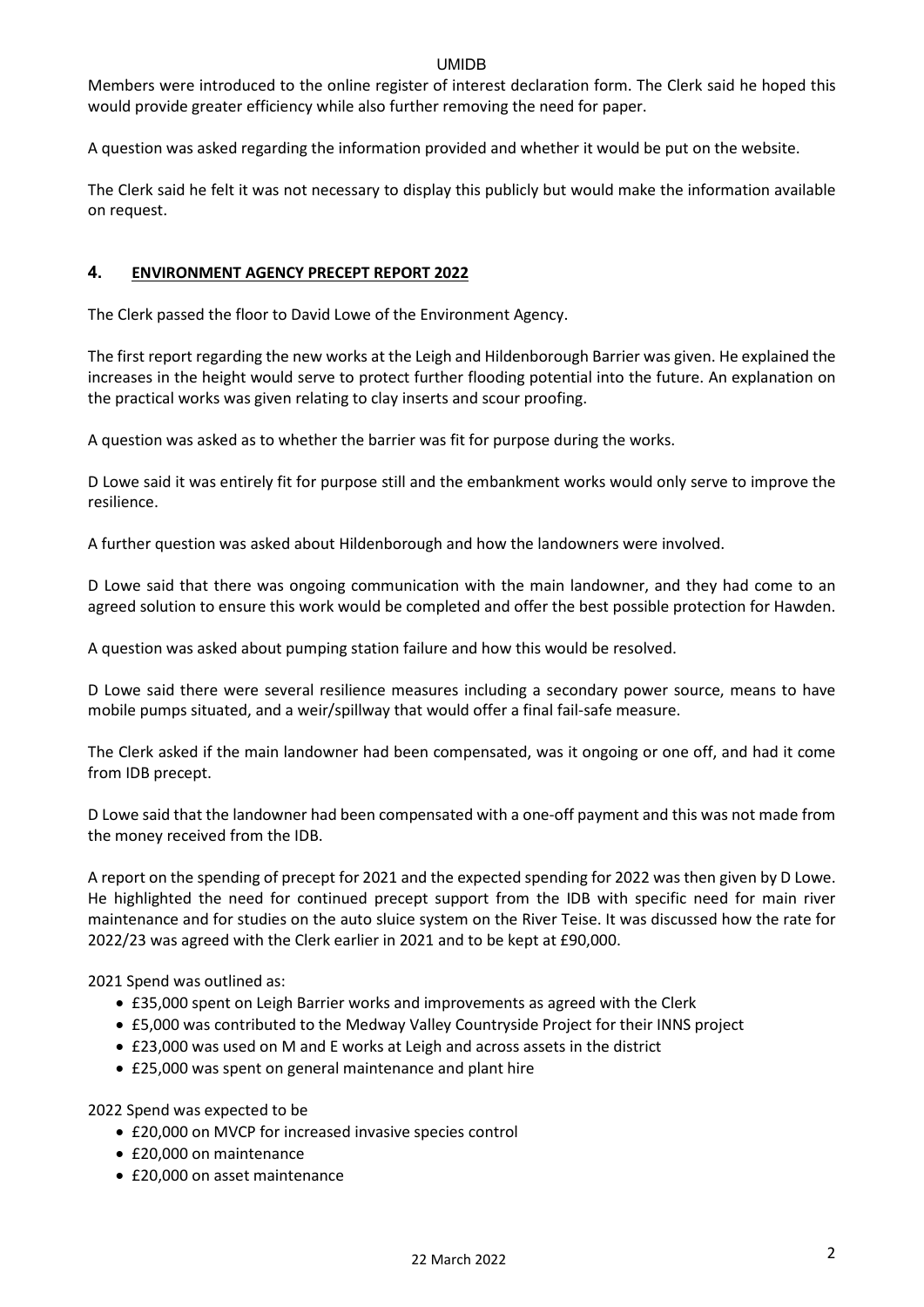It was determined that there was £30,000 left to spend to which he hoped to move £20,000 spent on autosluice study.

The Clerk agreed with the £20,000 being spent on the survey as it had a potential impact on the IDB's desires to hold water levels in the summer. He suggested that the remaining £10,000 should be earmarked for PSCA work so that there was some budget to complete further maintenance on COWS in the coming season.

Members were supportive of the proposal, but it was highlighted that the auto sluices were vital to the water provision around the Teise and Beult. It was requested that it was properly investigated as to whether they could be supported in the future.

The Clerk said the key point was communication between the EA, IDB, and Stakeholders so it was completely clear how this would affect landowners.

The Chairman thanked the colleagues from the Environment Agency, and they left the meeting.

**Action:** Clerk and EA to maintain regular meetings relating to shared issues such as PSCA and COWs

# **5. MINUTES**

The Chairman requested any alterations to the minutes of  $23<sup>rd</sup>$  December 2021. He then requested that these were approved as correct.

On proposal by O Baldock and seconded by Cllr M Davis, it was **AGREED** by all Members present that the minutes of the meetings held on 23<sup>rd</sup> December be approved as a true and accurate account.

# **6. ACTION LIST AND MATTERS ARISING**

The Clerk said that he had now joined the mattes arising for all committees into a single list. He said he felt this offered better transparency over committee level works so that members were further included.

# **7. CHAIRMAN'S REPORT**

In the absence of the Chairman a report was not given on this occasion.

The Clerk said he and the Chairman had worked on several areas such as NFM, biodiversity, and HR. He wanted to thank him and the Vice-Chairman for their help over the last few months.

# **8. CLERK'S REPORT**

The Clerk gave the following report.

### **Covid Response**

The Clerk said all previous restrictions have now been removed regarding covid, but we are still requesting that staff testing positive stay away until they can post negative results just to be on the safe side. He said there have not been a positive covid case since Kevin last year, and he was glad to say he has returned and has made a full recovery.

### **Albion Place**

He confirmed the sale of Albion Place was now completed. The auction raised £472,000 which saw a return to the Board of £227,504.48 after commission was paid. This money was currently being placed separately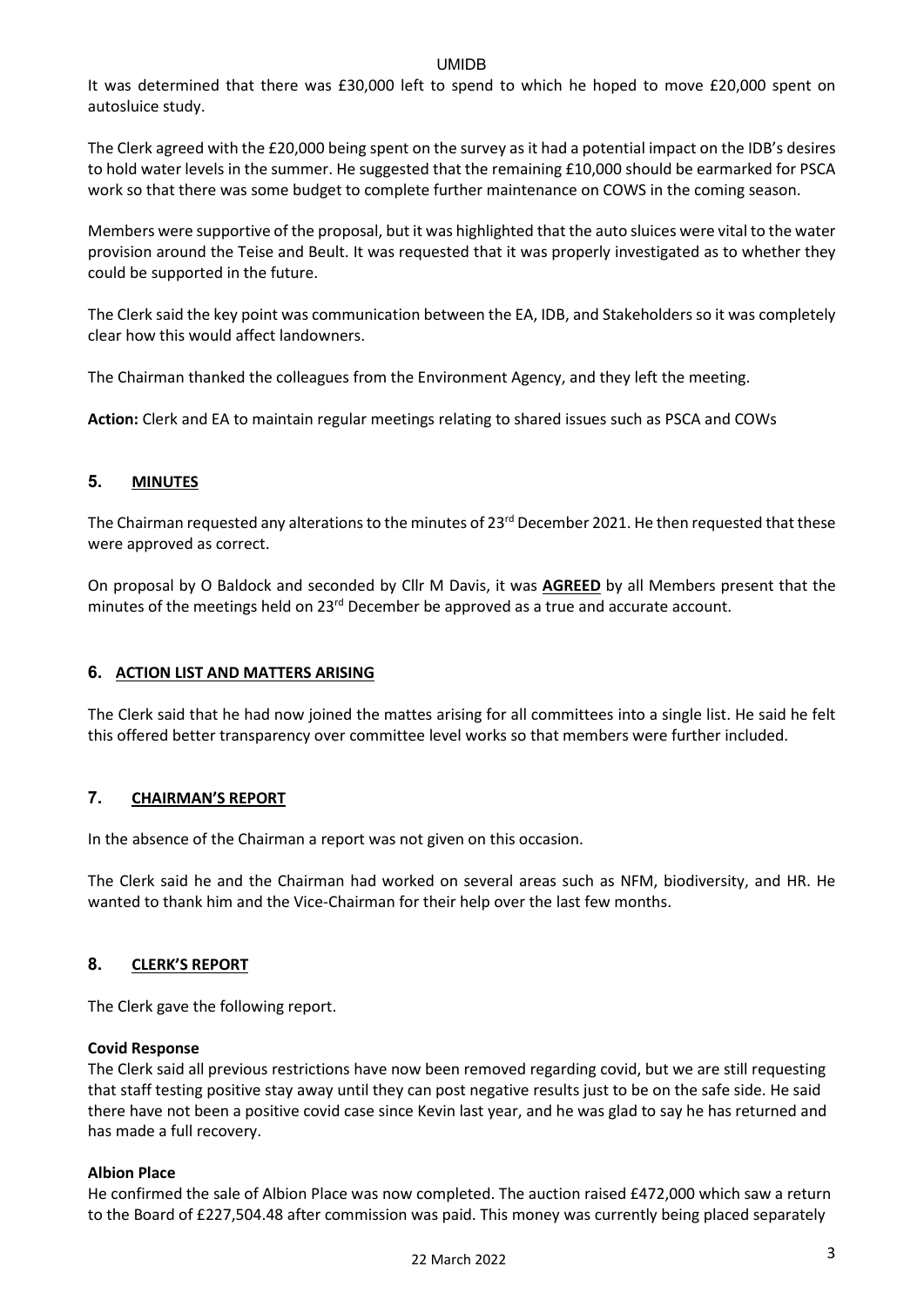to the reserve as a windfall amount, the spending of which needs to be considered over the coming years. After discussions with the Chairs, he suggested the Board can take its time to assess the positive work this money can achieve and look to put some projects underway that will benefit the district. He said they would of course take time to hear suggestions from everyone in future meetings and then discuss them together to draw up a shortlist.

## **Staffing**

The Clerk continued by saying that after the meeting of 23rd December 2021, the Board chose to re-employ Lorna and John in their previous positions, and he was delighted to have them back. He wanted to thank them both for their efforts not only with the workload in general but also for their help in making Bullen Court 'our own'.

He confirmed the current workload was manageable, but this will need to be closely monitored depending on what the Board wish to achieve in the coming years. He reiterated that any reduction in work force means an increase in contractor management, as does the taking on of EA COWS and the associated PSCA works. He said he would continue to work closely with the Board Chairs and the committees to ensure we are not leaving the Board exposed.

He said there was a need to replace John by July 2023. He said it needs to be addressed in the next couple of months, at the latest, to ensure the new Works Supervisor has enough time to learn from John and adopt the systems used in the office.

## **Office Admin**

The Clerk said he would like to thank Phil Camamile and the WLMA for their offer to work with them following the fall out of last year's separation. As it turned out, the Board did not need the additional services, but he was grateful none the less to know we have friends in the industry that we can turn to, much the same as we did with the Stour IDB when he first came into the role.

He continued by saying the old Office Manager role has been split between Lorna and himself, as it was after the resignation last year, and didn't seem to be creating too many issues from what is a fairly light role. He reiterated that they would monitor any mistakes or missed processes to assess the need for further delegation.

He said that Lorna is now snowed under with the audits, of which a preview report will be communicated later. Combined with year end and DRS this does make the coming months very busy, but early signs are very positive. He wanted to thank Lorna for her efforts on this, and for her dealings with the LMIDB since January.

He confirmed that we have separated DRS from the LMIDB and will be carrying out the printing of the new rates demands shortly. The implementation of DRS online is currently stalling due to third party services relating to receiving payments. He said we were working with Fran at the WLMA to resolve these. He continued by saying outside works are continuing at a pace with the new pilots for this year and the further improved works plan for 2023/24 taking shape nicely. He did explain that it is a large task to reorganise, renumber, and map the watercourses, but once completed should provide a vital source of information for staff and contractors alike.

### **EA Partnership**

He reiterated that there were now monthly meetings with our local EA asset team, and he thanked David and Gregory for their help with this.

He said that discussions for both the adoption of COWS and the setting up of a PSCA are in the diary and should form an excellent base to bring in new work and collaboration in the future.

### **Local Issues**

The Clerk highlighted that we were fortunate to have had a fairly dry winter, and spring had, so far, also been very kind on that front. He said that this has led to a significant reduction in phone and public report traffic.

He continued by saying that as a result, they have been able to carry out extensive works at Couchman Green which he hoped would provide a lot more storage and conveyance opportunity to an area that sees regular road flooding in the face of heavy downpours. He once again thanked John and his team for the excellent effort in bringing these previously blocked ditches back to life.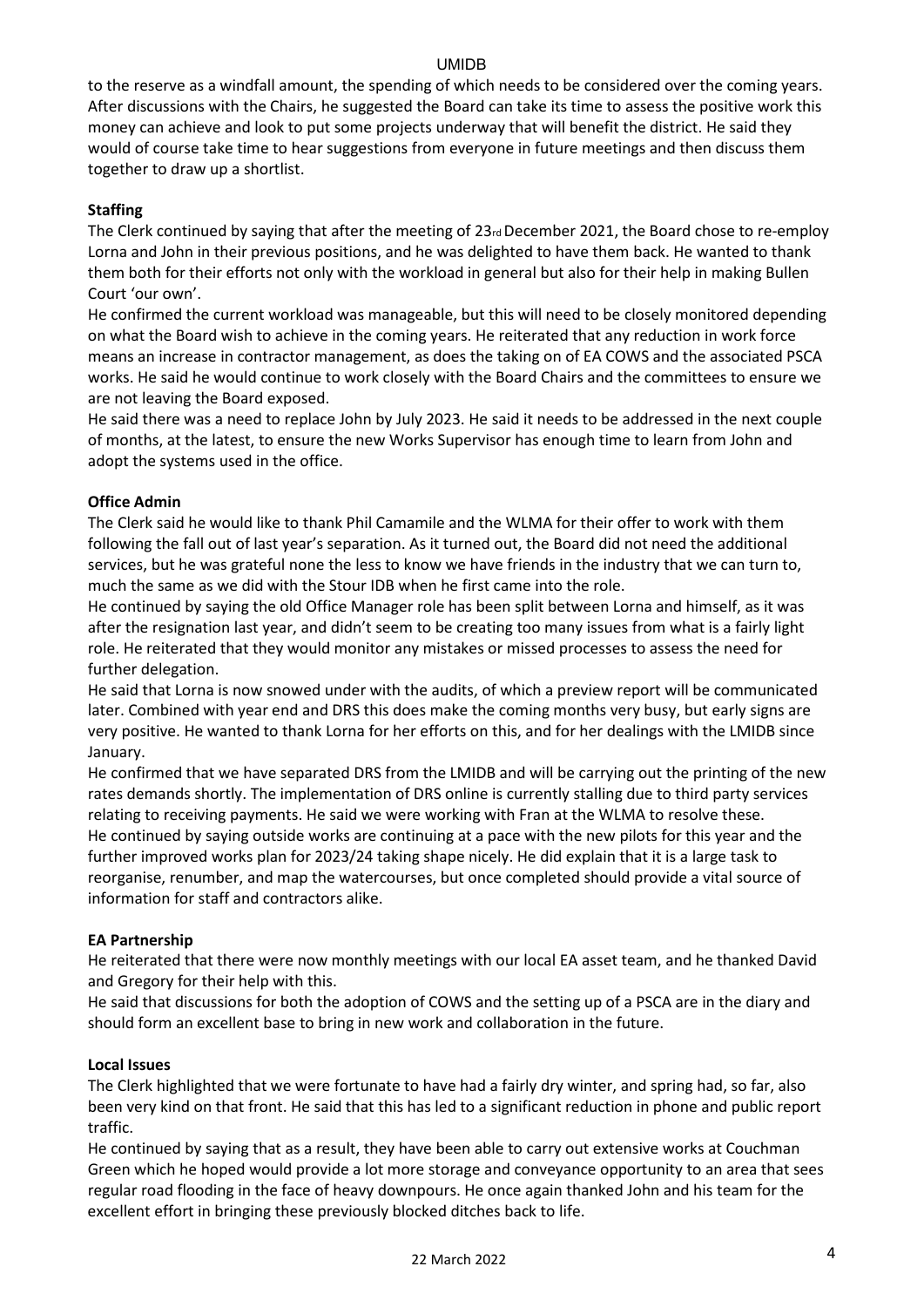Finally, the Clerk confirmed that he had held meetings with South East Rivers Trust that he hoped they would be the springboard for flood management works in the near future. He said this is set to offer alleviation to several areas in the highland catchments of IDB watercourses but needs further clarification and explanation over pricing and outcomes. He confirmed that KCC are also now on board with this initiative, and he hoped to see a spade in the ground by summer 2024 as a target. He assured members that more information on this would follow as it becomes available, but he was pleased to say itshould tie in with the Boards objectives and provide practical and tangible results for us to celebrate.

Cllr Perry offered his thanks again to the Clerk and his team for the work in Staplehurst and said this would provide a huge amount of relief to an area that previously was unattended. This was echoed by all members.

### **9. WORKS SUPERVISOR REPORT 163**

The works report was for information and there were no questions asked by the members.

O Baldock wanted to thank the Works Supervisor and his team for their work. This was echoed by all Members present.

## **10. FINANCE REPORT**

The Finance Officer gave a report on the financial position of the Board.

She confirmed the sale of Albion Place was complete and that the £227,500 received was now in the savings account. She confirmed that as a body that levies the Environment Agency, we were exempt from Capital Gains Tax.

She outlined the bank account position but highlighted that £77,000 was held by the Board after a duplicate payment for a surface water development contribution.

She confirmed we would now write off all unpaid rates under £20 as per last year.

She finished by confirming that she would no longer be working with the LMIDB as of  $1<sup>st</sup>$  April 2022.

There was then a discussion over the sale of Albion Place and what else might have been done regarding development potential. It was agreed that the auction gave the likely best outcome and removed the risk involved regarding development.

There was also a discussion over the involvement of a company related to a Lower Board member in the sale of Albion Place. It was agreed that while it appears thisshould have been declared, it was for the Lower Board to determine how this sat regarding governance practice.

It was also said that in light of the above discussion it further proved that the Board's decision to separate itself from the Lower Board was justified and for the betterment of the Upper Board.

The Financial Risk Assessment was then put forward for approval after changes made by the Clerk.

On proposal by Cllr M Gillman, and seconded by W Thompson, it was **AGREED** by all present to approve the amendments.

**Action:** Update Financial Risk assessment on the website.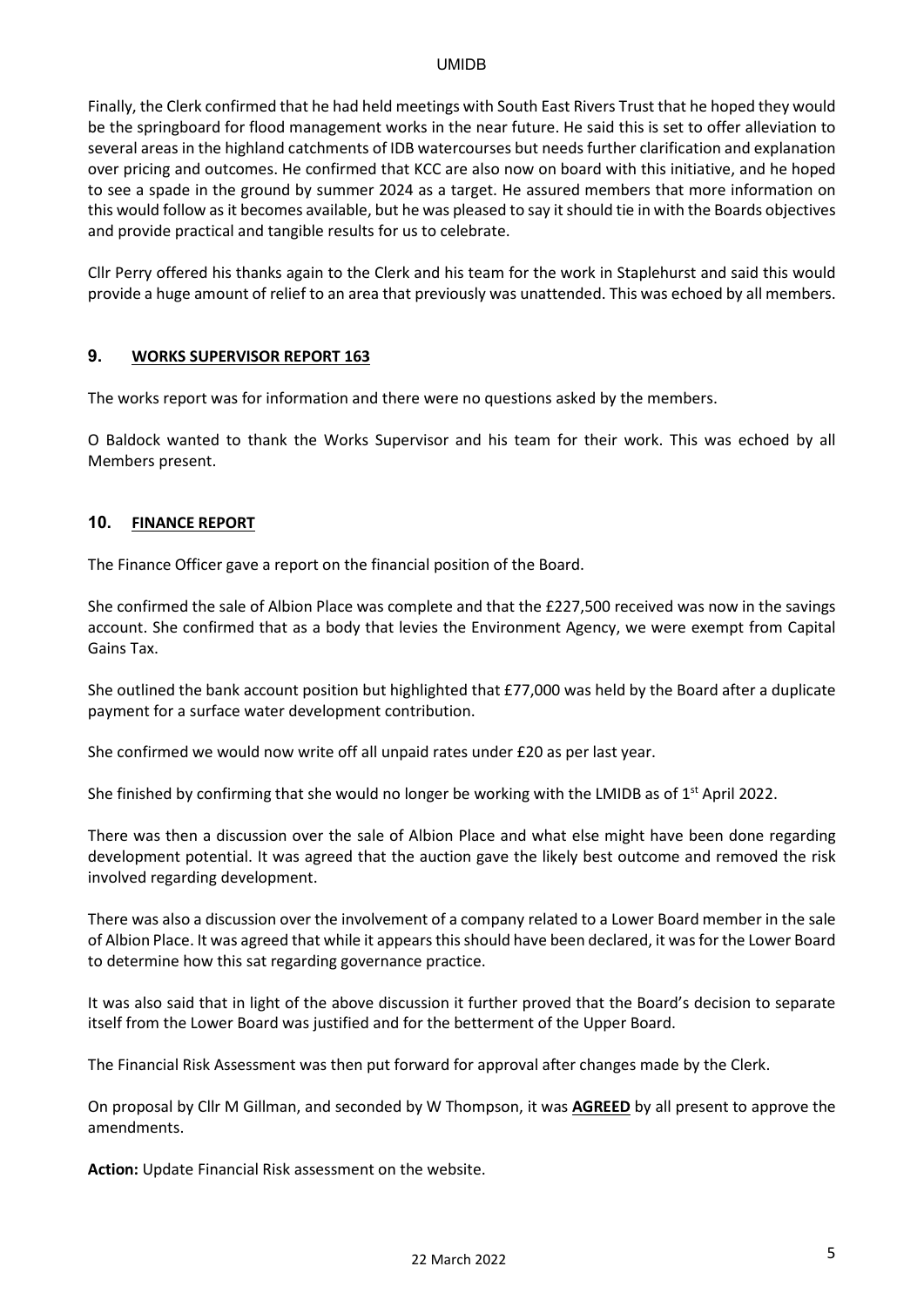### **11. BIODIVERSITY REPORT**

The Board Representative, S Highwood, gave the following report.

He said he was delighted to report that the Board has now appointed Carol Donaldson as our Ecological and Conservation Advisor for a study over 3 years, as approved by the Board in 2021. After receiving 3 tenders the Chairman and himself were happy that Carol would provide both the necessary experience and knowledge to the Board for the project, and were looking forward to seeing what she produces.

He said that the study itself will look at our existing practices and standards relating to works and conservation and offer advice on how we can improve and balance our ecological objectives with our flood prevention objectives. He confirmed there was also scope to assess water quality, habitat installations, and water control features where they might offer improved habitat.

He said that he had held initial meetings with Carol, and she would be commencing work this summer on watercourses 3 (River Sherway), 9 (Hammer Stream), 27 (Tudeley Brook), and 93 (Gravelly Ways). He said that these were decided as being 4 of the most significant watercourses initially but are also 4 of the most heavily maintained.

He confirmed that to compliment this work, we would also be looking to work with South East Rivers Trust for the creation of natural flood management schemes in the watershed catchments above IDB watercourses. NFM provides significant opportunity for reduction in peak flows but also an abundance of opportunity for conservation and habitat creation. He reported that the initial meetings included Carol also, and we are set to reconvene in May 2022 to draw up a project short list. He reported that he was happy to that KCC are also now going to be involved in the NFM project and the EA has also given its approval of the scheme in general.

He said that finally, we are about to begin talks with KCC regarding their Plan Tree programme. He explained that as a uniquely positioned authority we would benefit greatly from an influx in trees which would improve not only habitat but presents excellent potential for flood alleviation benefits also. He concluded that he was hopeful we will be added to their list of partners although details of their expectations will be assessed further to determine what level of involvement the Board will take.

### **12. HEALTH AND SAFETY REPORT**

The Board Representative, O Baldock, gave the following report.

He said that generally, the health and safety provision of the Board remains good, and we are demonstrating compliance in regard to our documentation and policy.

He said 2022 sees several changes to activities in the Boards maintenance including a return to the use of fires. The Clerk has compiled a detailed risk assessment and method statement that will grow and evolve as we improve the procedure involved. This has been deemed a suitable way to manage brash and other debris that cannot otherwise be made into hibernacula.

He said he was disappointed to announce that the previously agreed joint working in relation to health and safety between the Upper and Lower Medway IDB has been rejected by the incoming LMIDB Clerk. He continued that he believed this weakens the health and safety provision of both Boards and does not represent the best interest of the staff. He said it is however, not for us to argue and as such we will seek to include more members of staff in Health and Safety Group meetings to compensate for the reduced input. Mr Baldock said he would like to thank Duncan Dewar-Whalley and the Lower Board staff for their contributions.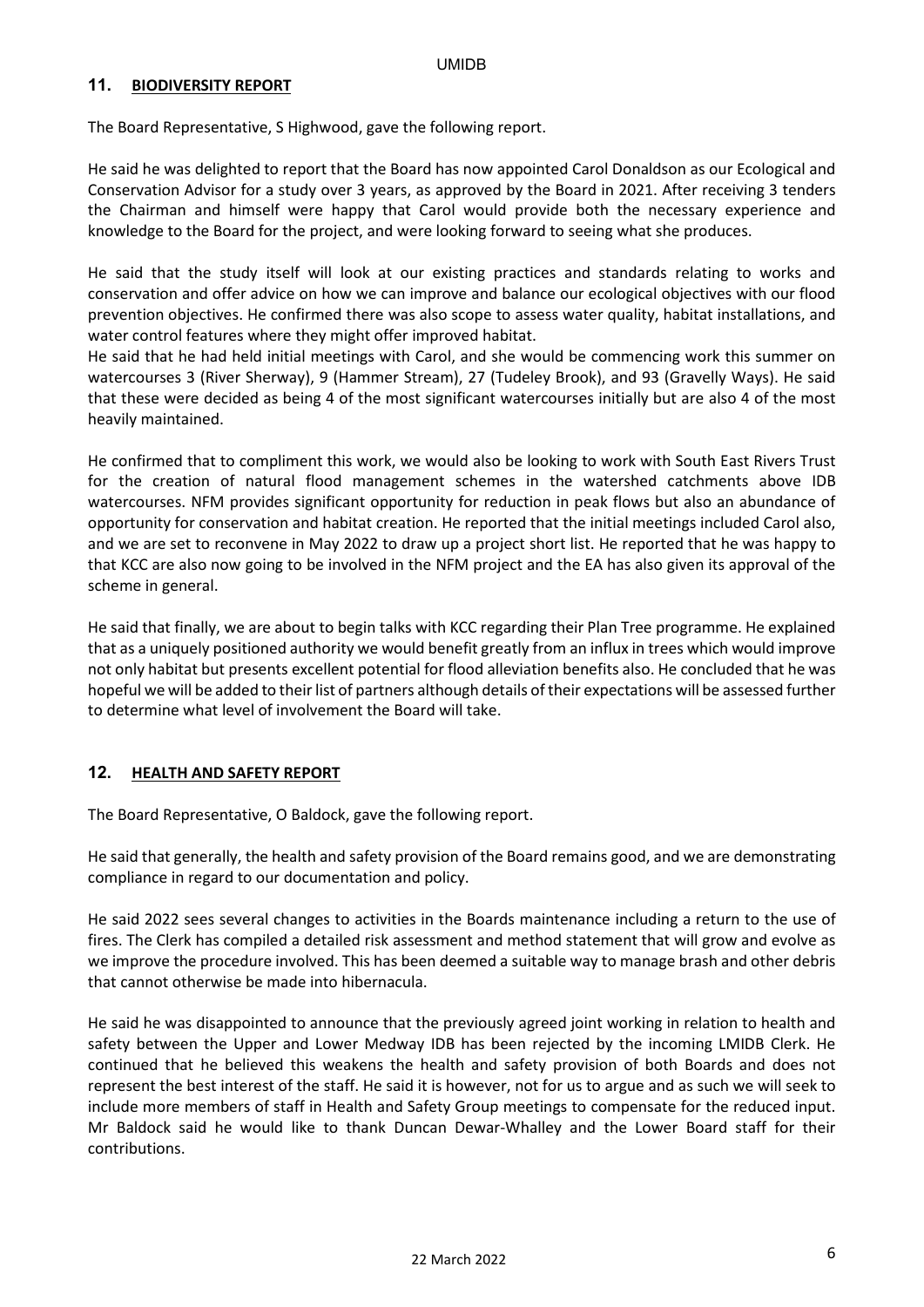He said there is a single accident to report that involved a muscular injury to an operative while climbing a fence. While not a serious injury, it does show a need to assess the way our staff traverse in the field, and the Clerk and Works Supervisor have advised staff of the need to use gates where possible.

He concluded that there is one final point to bring to the Boards attention, and that relates to a failure of system relating to driving licence checks. Normally the Clerk would carry out a 6-month check, but this was missed during August of last year, due in part to the separation and the chaos that brought. It happened to be that a member of the work force's driving licence elapsed last year and was not renewed. The office DVLA check this February discovered this oversight and an investigation was carried out. The member of staff was found to be in breach of Board policy, but it wasn't seen to be on purpose. A verbal warning was issued, and the Clerk carried out a root cause, which highlighted office failing. I can confirm these have now been resolved with more robust procedures now in place.

It was asked if the Board was still fulfilling its obligation to protect staff and public as a result of the Boards no longer working on.

The Clerk said that he managed the Health and Safety of both companies and that it was the Lower that were losing that provision.

O Baldock said that he agreed that this was a loss to the Lower Board and that he felt this was not in their interest regardless of how well they deal with it.

**Action:** Clerk to arrange Works, Health, and Safety Meeting

# **13. STRATEGY AND OBJECTIVE**

The Clerk demonstrated the new formatting of the Board objectives. All members said they were very happy with them and how they showed the Boards aims.

He then continued to say that he had updated the 5-year plan for the Board. He said this now represents the changing circumstance since the separation and offered a new direction of travel.

He asked if the Board was happy to continue to adopt this as a working document for the Board, to which all members **AGREED**.

He then moved onto the phasing plan that members had received. He said this showed how he planned to realise the objectives set out by the Board in practical terms. He said it was also an important document to demonstrate to stakeholders how we might achieve our goals.

He then demonstrated how catchment water affected the main district and how he planned to work more in the highland area and slow the water prior to reaching us.

It was asked if the IDB was involved in the wetland creation in Staplehurst?

The Clerk said he had not been involved and would like further details.

**Action:** Clerk to investigate IDB involvement in the Staplehurst wetland project.

It was asked how the local plan relating to development at Paddock Wood would affect the work planned.

The Clerk said it something he was considerate of but for the time being the work he was planning was more about storage in existing watercourse. He confirmed we would be closely monitoring the way housing is approved and requested going forward.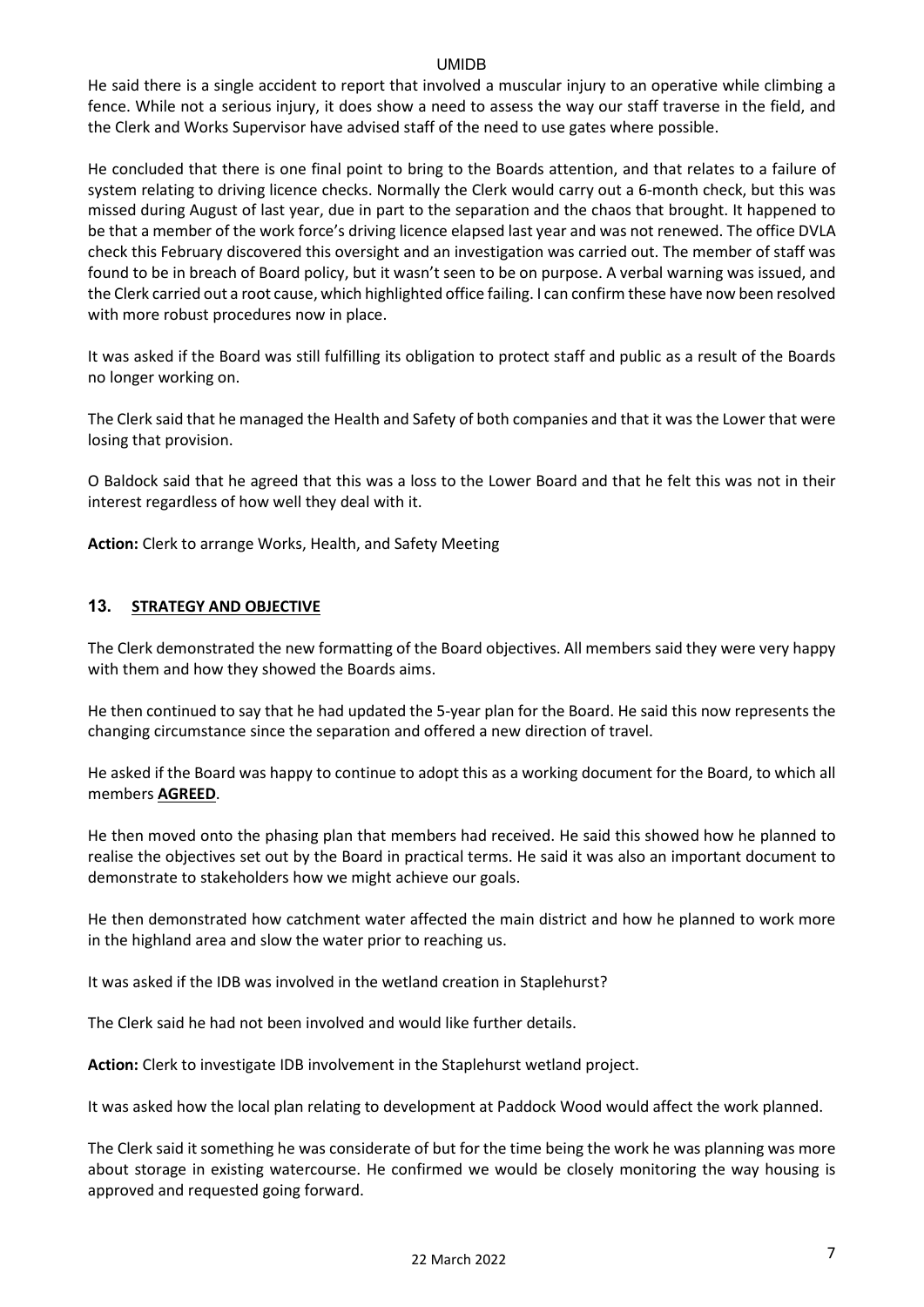There was a question about the need for Stakeholder involvement.

The Clerk said it was vital that landowners were consulted and involved at every stage to ensure we were working together. He would be looking at using evidence from Carol Donaldson and South East Rivers Trust as a vehicle for this work and then engaging partners and stakeholders from there.

He concluded by explaining that this engagement could see reduction or removal of rates on land that sacrificed itself for NFM or flood alleviation projects, but this was still a very new concept.

He also confirmed the new maintenance management plan was breaking all watercourse from single entities into reaches, or parts. He said this allowed better understanding of maintenance requirements and allowed for contractor usage in areas that we didn't have the capacity or time.

**Action:** Clerk to give maps to members of IDB district and interests.

The Clerk then explained that he wanted to adopt the watercourse at Pile Lane, Staplehurst. He gave a demonstration of the mapping and potential area of impact in the future. He said this represented an important area for housing, sports facilities, and farmland and that he felt the IDB should take responsibility for it.

On proposal from Cllr M Davis, and seconded by C Wheeler, it was **AGREED** by all members present to adopt the proposed watercourse as IDB UM14.

**Action:** Clerk to let landowners know that this watercourse is now adopted.

## **14. INTERNAL AUDIT REPORT**

The Clerk said we have received an initial report from the internal auditor, Mid Kent Audit. He said this is not the final report, but he and Lorna recently met with the auditor to go over their early findings.

He said he was very happy to communicate that the Board was not considered to be failing on any aspect with only a few areas of minor improvement requested.

These related to:

- Addition of IT/Cyber-crime section to financial risk assessment. This is a good find and will be added to the November version of the document.
- No evidence of a stakeholder remittance for a levy payment. This was explained as being entirely normal practice but was being resolved by the introduction of the online DRS system.
- A receipt was not able to be located relating to a lunch meeting between the Clerk and the Chairs in the middle of last year.
- No invoice was presented for the building of the Lees Road depot or the purchase of GN69 ZNO. Both these were explained firstly by saying the depot was 15 years old and it took time to find the invoices, and that the ZNO purchase was on last year's thumb drive and needed locating. It was also noted this was presented to them last year also.
- Acknowledgement that the Board did not approve the AGAR as such for 2020/21. This was brought up last year also by the external auditor as a formality that while put to the Board, it was approved at Finance Committee level. This will be resolved this year.

He said this represents a good improvement and shows that we are not only acknowledging our failings in our governance and finance but taking steps to ensure the successful implementation and improvement. He confirmed he would communicate the final internal audit report once it had been received in May.

**Action:** Add IT/Cyber crime section to financial risk assessment **Action:** Board to approve AGAR prior to July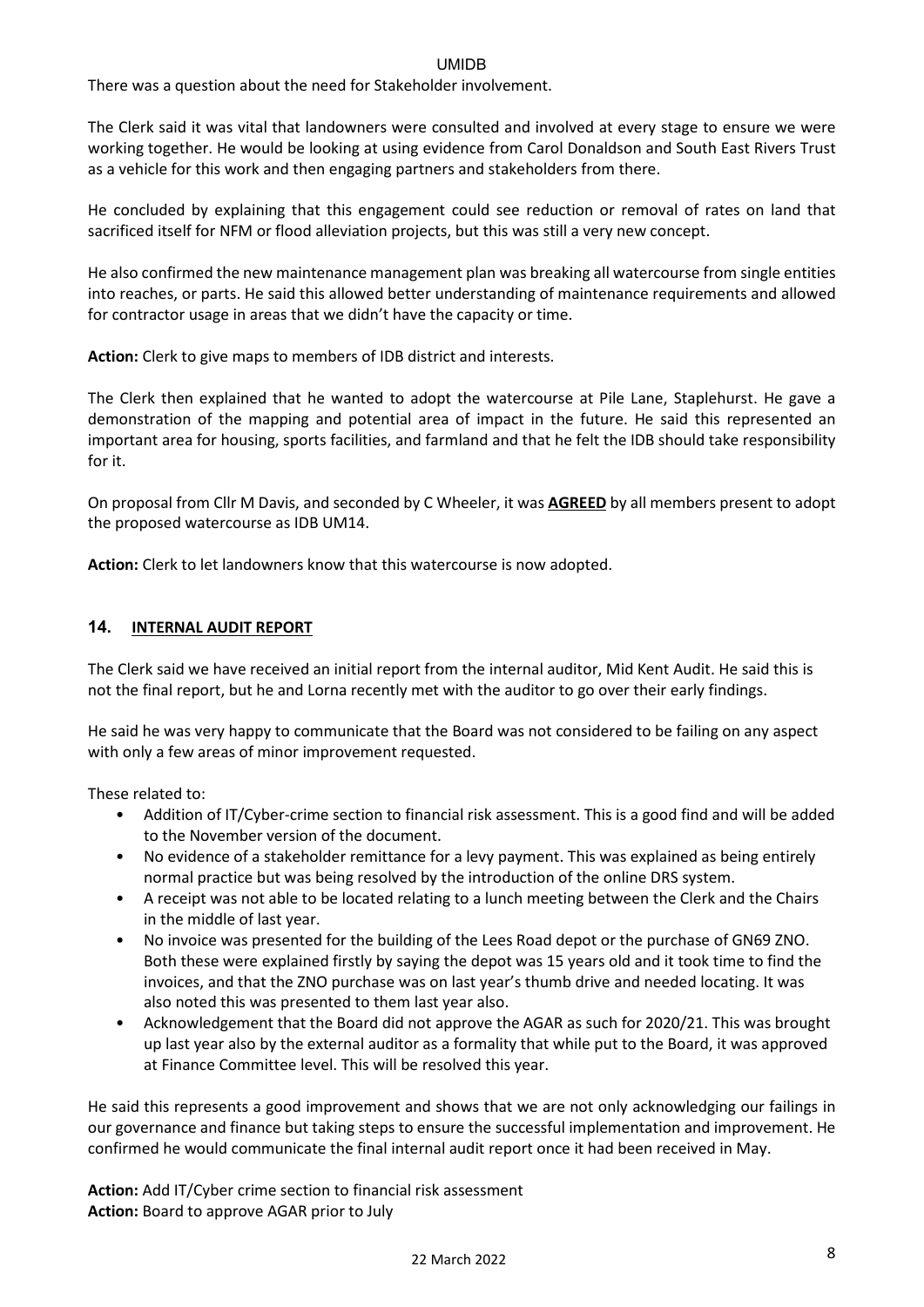## **15. GOVERNANCE AND POLICY**

The Clerk asked members if they had any further changes to the amended policies which were:

- Anti-Fraud & Corruption Policy
- Biosecurity Policy & Procedure Members Expenses Policy
- CCTV Policy
- Contracts Standing Orders and Procurement Policy & Procedure
- Debt Policy
- Environmental Policy
- Gifts & Hospitality Policy
- Members Code of Conduct
- Pension Policy
- Procurement Policy and Procedure
- Whistle Blowing Policy

On proposal by S Highwood, and Seconded by C Wheeler, it was **AGREED** by all members present to accept the updated versions.

On the subject of the second set of documents relating to more specific governance, the Clerk asked for any comments relating to the changes made to:

- Scheme of Delegation
- Statement of Accounting Policies
- Statement of Internal Controls

It was asked that the delegation and responsibility of the finance committee be outlined for the Board.

The Clerk said this was fine and that he would make it clearer in the Scheme of Delegation what the finance committee could and could not do.

On proposal by Cllr M Davis, and Seconded by Cllr M Gillman, it was **AGREED** to accept the changes to the Scheme of Delegation

On proposal by Cllr M Gillman, and Seconded by Cllr M Davis, it was **AGREED** to accept the changes to the Statement of Accounting Policies

On proposal by W Thompson, and Seconded by Cllr M Gillman, it was **AGREED** to accept the changes to the Statement of Internal Controls.

**Action:** Add finance committee delegation to the Scheme of Delegation for November 2022

### **16. PLANNING AND CONSENTS REPORT**

The Clerk said it has been a quiet few months on the planning side of things although we have made some comments into some large developments particularly in the East Peckham area.

He said he hoped members now feel more included regarding consents and hoped to continue utilising more members as time goes on.

He confirmed we had received a surface water development contribution for a development in Laddingford which saw an income of £4334.72.